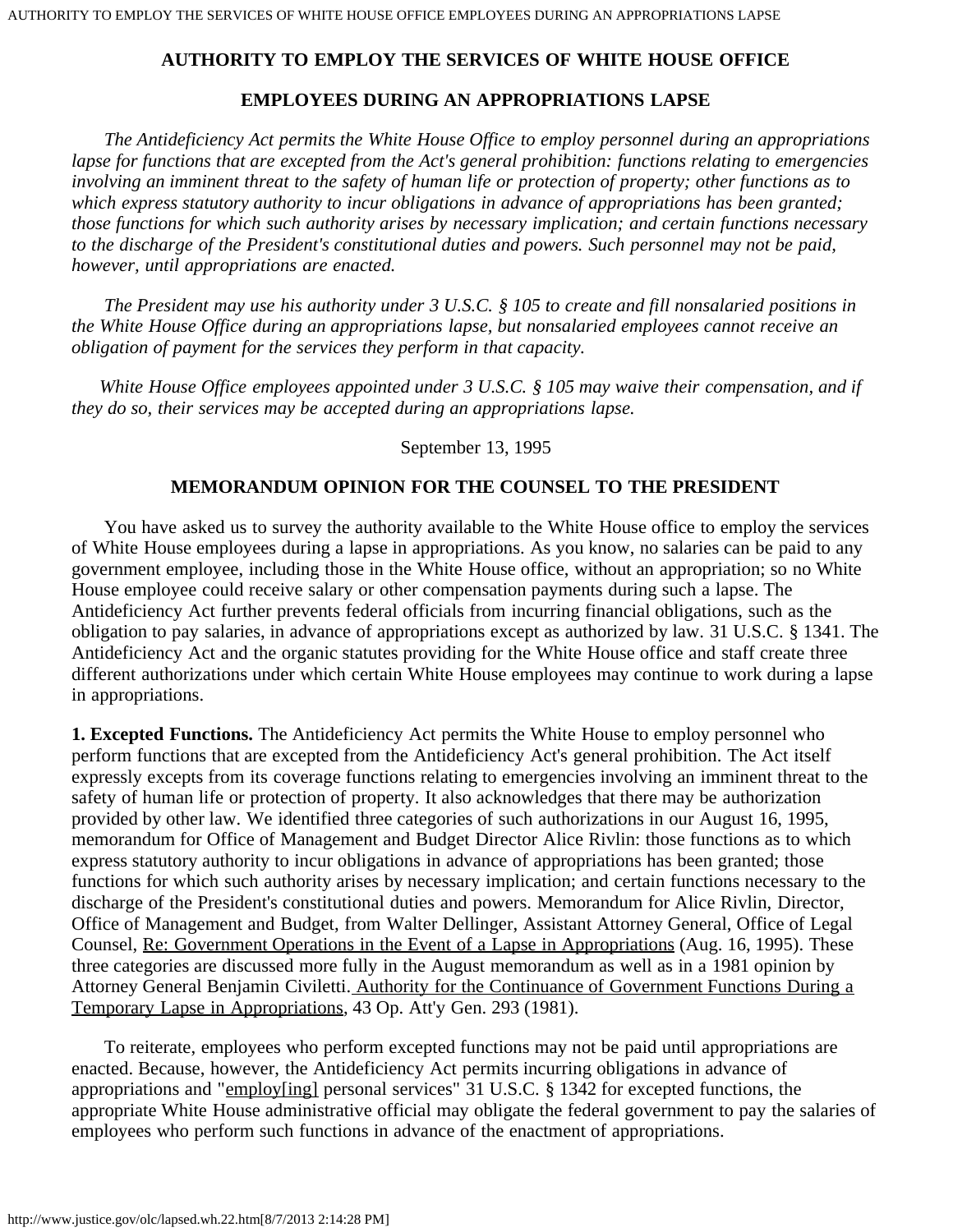#### AUTHORITY TO EMPLOY THE SERVICES OF WHITE HOUSE OFFICE EMPLOYEES DURING AN APPROPRIATIONS LAPSE

**2. Nonsalaried Positions.** The President has statutory authority to "appoint and fix the pay of . . . such number of ... employees as he may determine to be appropriate." 3 U.S.C. § 105(a)(2)(D). It is our understanding that most White House office employees are appointed under this or a similarly formulated authority. See, e.g., 3 U.S.C. § 107 (domestic policy staff). This office has consistently taken the position that the quoted portion of § 105 authorizes the President to create nonsalaried positions in the White House office. See, e.g., The White House Office -- Acceptance of Voluntary Service, 2 Op. O.L.C. 322 (1978). We have also concluded that the Antideficiency Act's prohibition on acceptance of voluntary services "does not prohibit a person from serving without compensation in a position that is otherwise permitted by law to be nonsalaried." Id. at 322 (internal quotations omitted).

 The President may use this authority to create and fill nonsalaried positions in the White House office during an appropriations lapse. By definition, the President does not incur an obligation on behalf of the federal government where he employs the services of persons in nonsalaried positions -- there is no obligation to pay those who hold such positions. Then, § 1341 is not violated.

 The President may appoint White House office employees who have been furloughed from their salaried positions to work in newly created, nonsalaried positions. This office has previously opined that White House employees may simultaneously occupy two different positions within the White House office, one salaried and one nonsalaried, as long as the two positions are compatible. The positions will typically be compatible as long as one is not subordinate to the other. See Memorandum for Arnold Intrater, General Counsel, Office of White House Administration, from John McGinnis, Deputy Assistant Attorney General, Office of Legal Counsel, Re: Dual Office of Executive Secretary of National Security Council and Special Assistant [to the President] (Mar. 1, 1988).

 Unlike those employees who perform excepted functions, employees who occupy nonsalaried positions cannot receive an obligation for payment for the services they perform in that capacity. If, however, Congress enacts the form of "lookback" appropriation that it has in recent years -- one that pays the salary of furloughed employees for the period when they were on furlough status -- White House office employees who were furloughed from their salaried position during the period of appropriations lapse could be paid for the salaried position on the same basis as other furloughed employees even though they held a nonsalaried position during the period of lapse.

**3. Waiver of Salary.** As to positions for which compensation is fixed by law -- that is, where a statute establishes either a fixed salary or a minimum salary for a position -- the holder may not waive the salary in whole or in part. On the other hand, it is the position of the Comptroller General that compensation may be waived where the compensation is not fixed by law. Those positions on the White House office staff that are appointed pursuant to § 105 do not bear compensation that is fixed by law, as § 105 only sets forth maximum salaries.

 Under the Comptroller General's approach, then, White House employees appointed under § 105 may waive their compensation. If they do so, their services may be accepted because doing so would not create any obligation to compensate them, let alone an obligation in advance of appropriations. By virtue of having waived any claim to compensation, however, it is highly unlikely that such White House employees would receive compensation even if a lookback appropriation is eventually enacted.

 We have urged if the President decides to appoint employees to nonsalaried positions, "that papers relating to the appointment or employment of [such] persons . . . expressly provide that they will serve will serve without compensation." 2 Op. O.L.C. at 323. Similarly, any employee who voluntarily waives his or her salary or compensation should do so in writing.

# WALTER DELLINGER